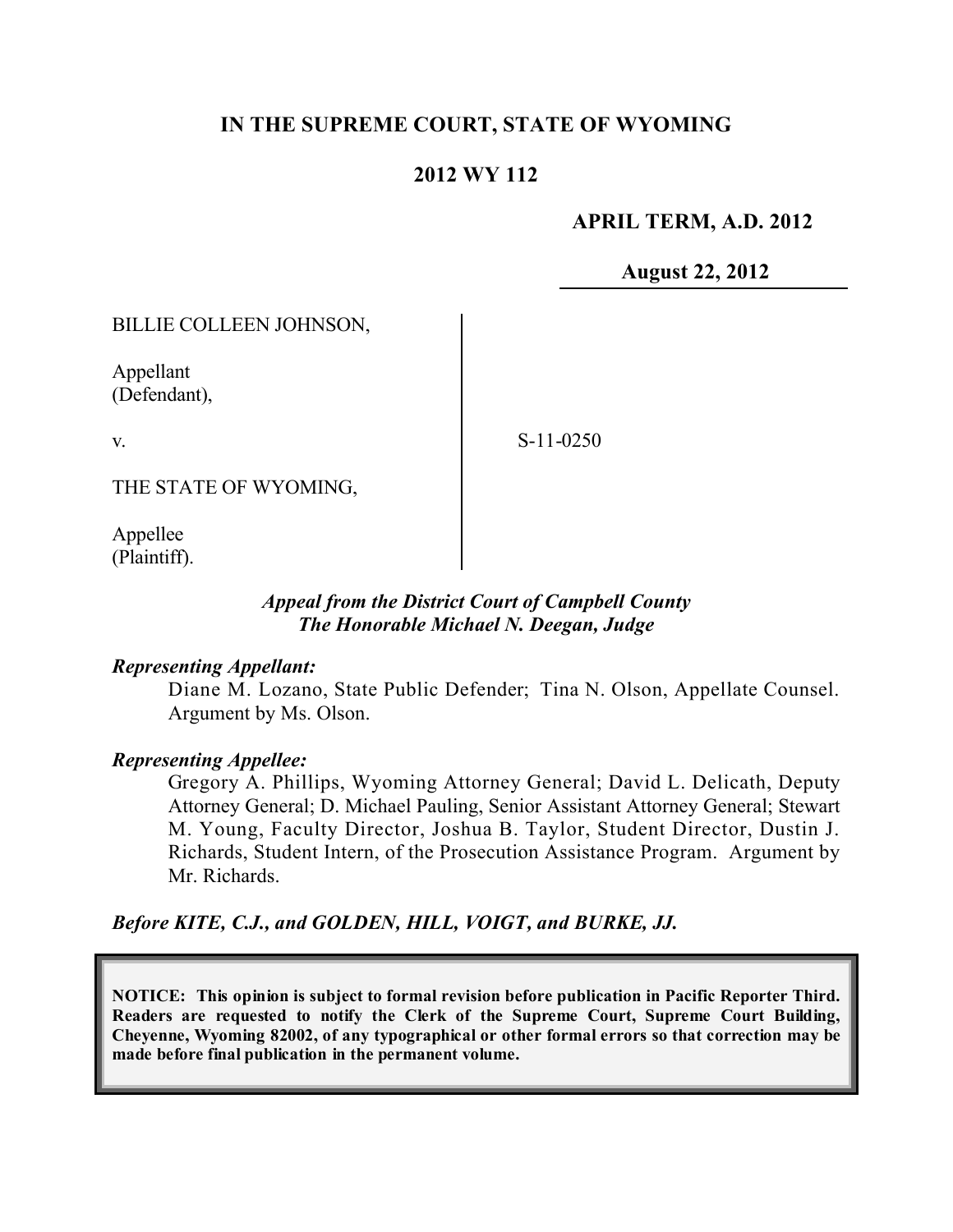# **VOIGT, Justice.**

[¶1] The appellant, Billie Colleen Johnson, was convicted of two counts of delivery of methamphetamine. On appeal, she claims that the district court abused its discretion when it allowed the Confidential Informant (CI) to testify, although the appellant was not given the CI's telephone number. She also argues that the district court violated her constitutional rights when it considered the appellant's failure to take responsibility for her criminal activity at sentencing. We affirm.

#### **ISSUES**

[¶2] 1. Did the district court abuse its discretion when it allowed the CI to testify at trial, even though the CI's telephone number was not provided to defense counsel?

2. Did the district court violate the appellant's right to a jury trial when it considered the appellant's failure to accept responsibility for her criminal conduct at sentencing?

## **FACTS**

[¶3] In June 2010, a CI working with the Wyoming Division of Criminal Investigation (DCI) called the appellant to arrange the purchase of two grams of methamphetamine. A DCI agent fitted the CI with a wire, and the CI drove to a home in Campbell County where he met with the appellant. The CI gave the appellant \$400 and in exchange received two grams of methamphetamine in a zip-loc baggie. The CI took the methamphetamine to the DCI office and an agent paid him \$100 for his cooperation and assistance.

[¶4] A few days later, the CI contacted the appellant again about purchasing methamphetamine. The CI met the appellant outside of a bar, where the appellant gave the CI a tennis ball that contained a baggie filled with methamphetamine. The CI then took the tennis ball to the DCI office, and was again compensated \$100 for his cooperation. The appellant was charged with two counts of delivery of methamphetamine. A jury found the appellant guilty of both counts, and the district court sentenced her to four-to-seven-years imprisonment.

## **DISCUSSION**

# *Did the district court abuse its discretion when it allowed the CI to testify at trial, even though the CI's telephone number was not provided to defense counsel?*

[¶5] The appellant challenges the district court's decision to allow the CI to testify at trial because, although defense counsel knew the CI's name well before the trial began,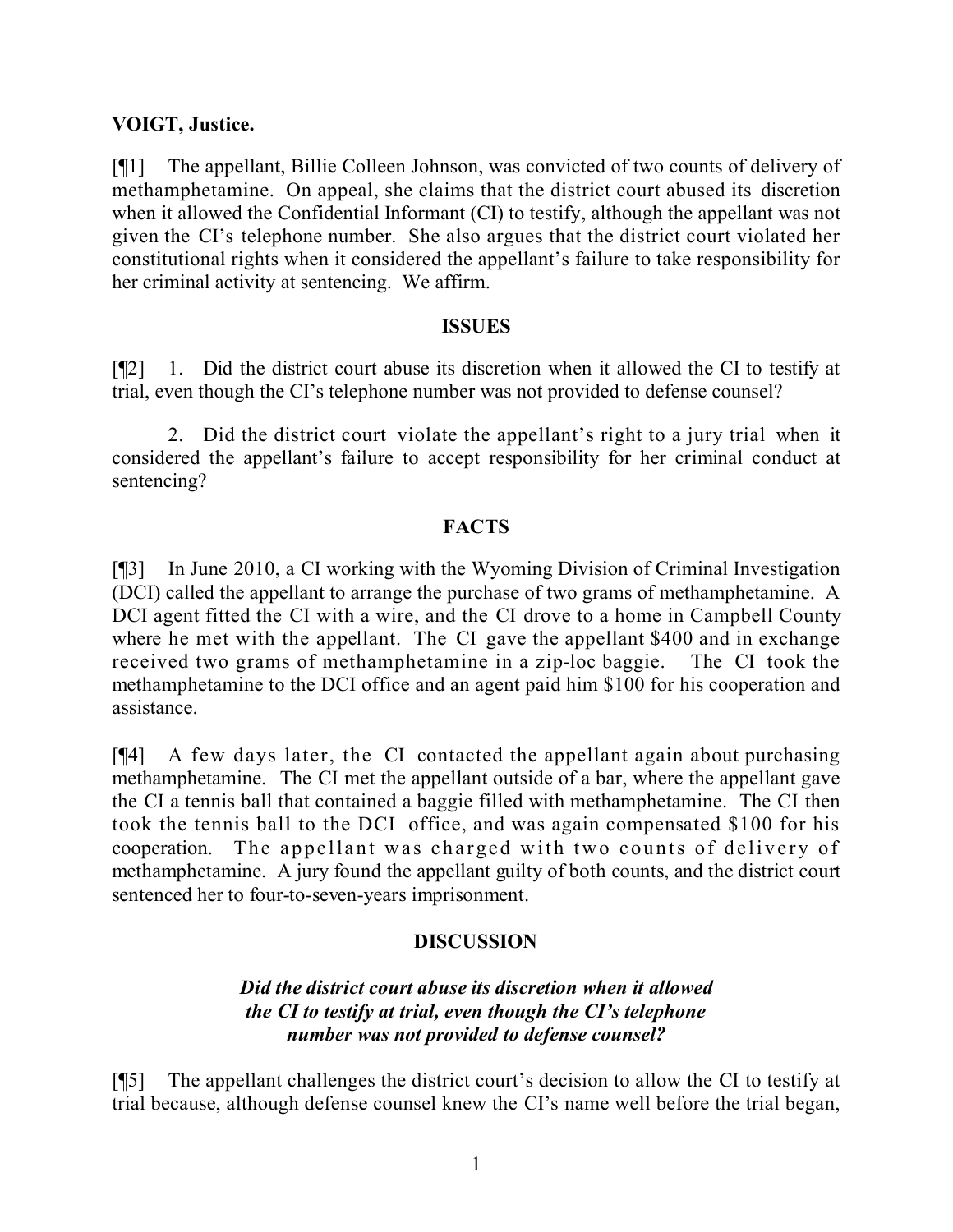the CI's telephone number was not provided to defense counsel. We will not disturb a district court's decision on whether to allow particular evidence or testimony at trial absent an abuse of discretion. *Boykin v. State*, 2005 WY 15, ¶ 5, 105 P.3d 481, 482 (Wyo. 2005). "An abuse of discretion occurs when it is shown the trial court reasonably could not have concluded as it did." *Id*. at ¶ 5, at 482-83.

[¶6] As routinely done in criminal cases, the district court entered a criminal case management order, which contained the deadlines and dates for various matters in the case. That order required the parties to disclose, no less than three working days before the pretrial conference, a list of trial witnesses with a summary of the expected testimony. In response to that order, the State informed the appellant that it planned to call a witness identified as "Confidential Informant" who "may testify regarding his/her relationship with the [appellant], his/her knowledge of the facts surrounding the case, and any and all other matters within his/her knowledge having relevance to this case." After the pretrial conference, the district court filed a memorandum memorializing the conference, which stated:

> The State avers it has informed defense counsel of the name of said CI and will shortly provide a telephone number of the CI to defense counsel. The State, at least at this stage of the proceedings, is loathe to publicly identify the CI. Defense counsel interposes no objection to this approach at the present time.

[¶7] On the first day of trial, defense counsel objected to the CI's proposed testimony because, despite the prosecutor's statement at the pretrial conference and after several requests by defense counsel, the CI's telephone number was never provided to defense counsel.<sup>1</sup> Defense counsel also informed the court that, approximately five days before trial, the State represented it had told the CI that defense counsel wished to interview him, and the CI indicated that he did not want to meet with defense counsel. The prosecutor acknowledged that he did not provide the phone number after originally stating he would and explained that he made the decision out of concerns for the CI's safety. The prosecutor informed the district court that recordings of the controlled buys between the CI and the appellant were circulated within the community. It was the prosecutor's belief that they were being circulated in an attempt to identify and confront the CI. As a result of the disclosure, the prosecuting attorney's office instituted a policy that the defense could listen to the recordings at the prosecuting attorney's office. Further, the prosecutor would make arrangements for defense counsel to interview the CI, if the CI so agreed.

l <sup>1</sup> The pretrial conference was held on March 23, 2011, and the trial commenced on May 23, 2011.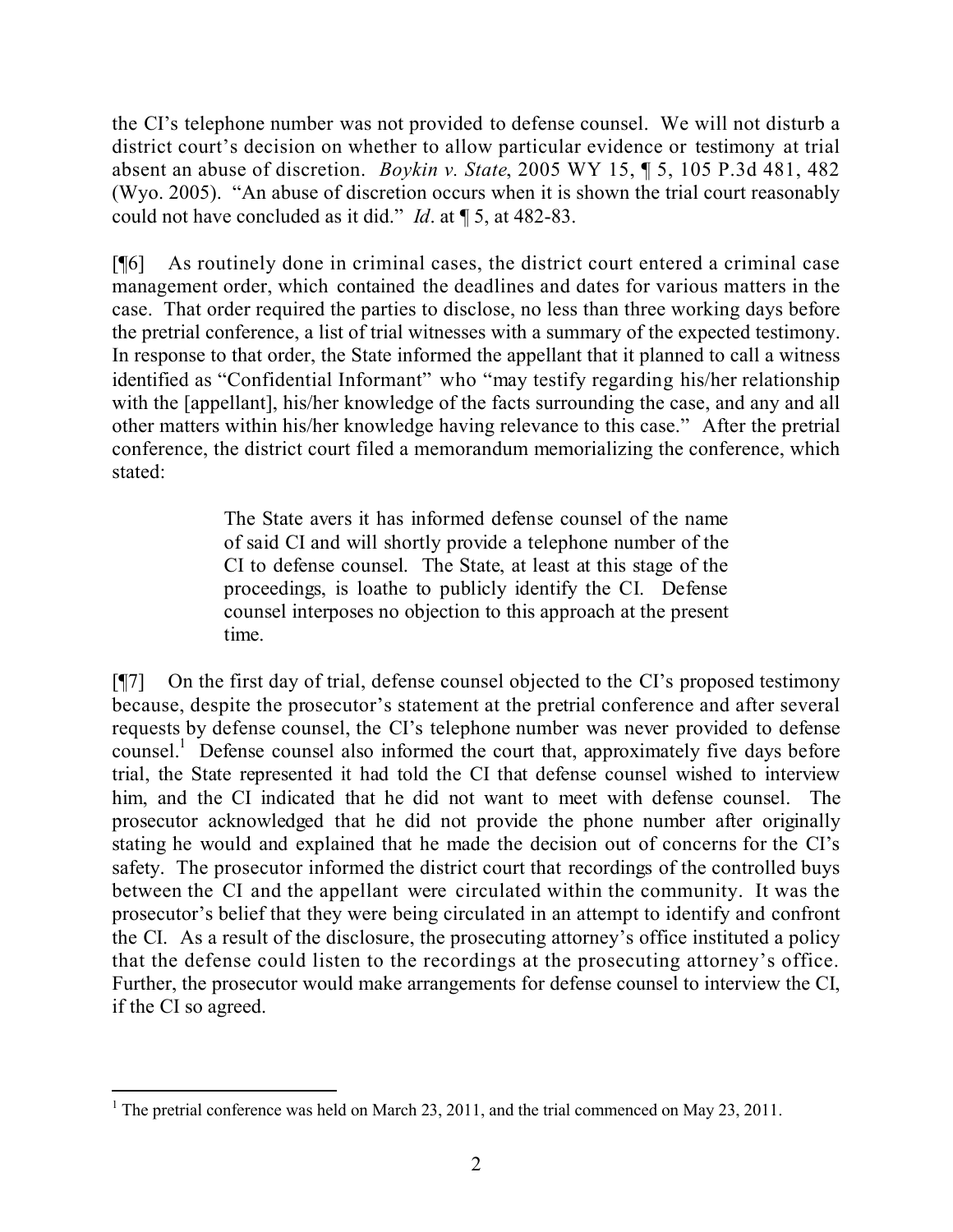[¶8] While the district court expressed concern about the issue being raised the morning of trial and the fact that the State was essentially an "interlocutor" for a witness, it determined that the CI could testify. The district court was satisfied that the prosecutor had a valid reason for not releasing the CI's telephone number, but had a procedure to make the CI available, and that the defense attorney knew the informant's name. Further, the district court found that the CI did not wish to speak with defense counsel, which was well within the CI's rights.

[¶9] "A criminal defendant does not have a general constitutional right to discovery. Instead, his discovery rights are governed by statute, rule and court order." *Ceja v. State*, 2009 WY 71, ¶ 13, 208 P.3d 66, 68 (Wyo. 2009). Rule 16 of the Wyoming Rules of Criminal Procedure governs the extent of discovery in a criminal case, and contact information for a witness is not a required disclosure under that rule. *See* W.R.Cr.P. 16. Further, in the criminal case management order, the district court only required the parties to provide a list of the witnesses and a summary of the expected testimony of each. The prosecutor complied with that order.

[¶10] We are somewhat troubled with the fact that the prosecutor represented to defense counsel at the pretrial conference that the CI's phone number would be forthcoming, and then did not follow through with that representation. However, we believe the record supports the district court's conclusion that the prosecutor had a legitimate reason for withholding the telephone number. The prosecutor informed the district court that the recordings of the controlled buys were being circulated in the community in an attempt to identify and confront the CI. Due to that behavior and the safety concerns of individuals who are cooperating with the State, the prosecuting attorney's office created a policy prohibiting the release of CI contact information. Defense counsel did not dispute any of these allegations. We believe that the safety of the CI was a legitimate reason to withhold the telephone number, particularly because it was information that the prosecutor was not required to produce under the discovery rules.

[¶11] The appellant argues that the prosecutor's actions were a deliberate attempt to "hamper defense access" to the witness. "As a general rule, a witness belongs neither to the government nor to the defense. Both sides have the right to interview witnesses before trial." *United States v. Carrigan*, 804 F.2d 599, 603 (10th Cir. 1986) (citations omitted). However, the right to interview a witness "exists co-equally with the witnesses' right to refuse to say anything." *United States v. Black*, 767 F.2d 1334, 1338 (9th Cir. 1985) (citations omitted). A prosecutor "may not interfere with a witness's free choice to speak with the defense," but it is not improper for the prosecutor to inform the witness that he may decline any interviews. *Id*.

[¶12] Here, the record does not show that the prosecutor deliberately interfered with the appellant's right to interview the CI. Instead, it shows that defense counsel knew the informant's name approximately two months before trial and, that while the prosecutor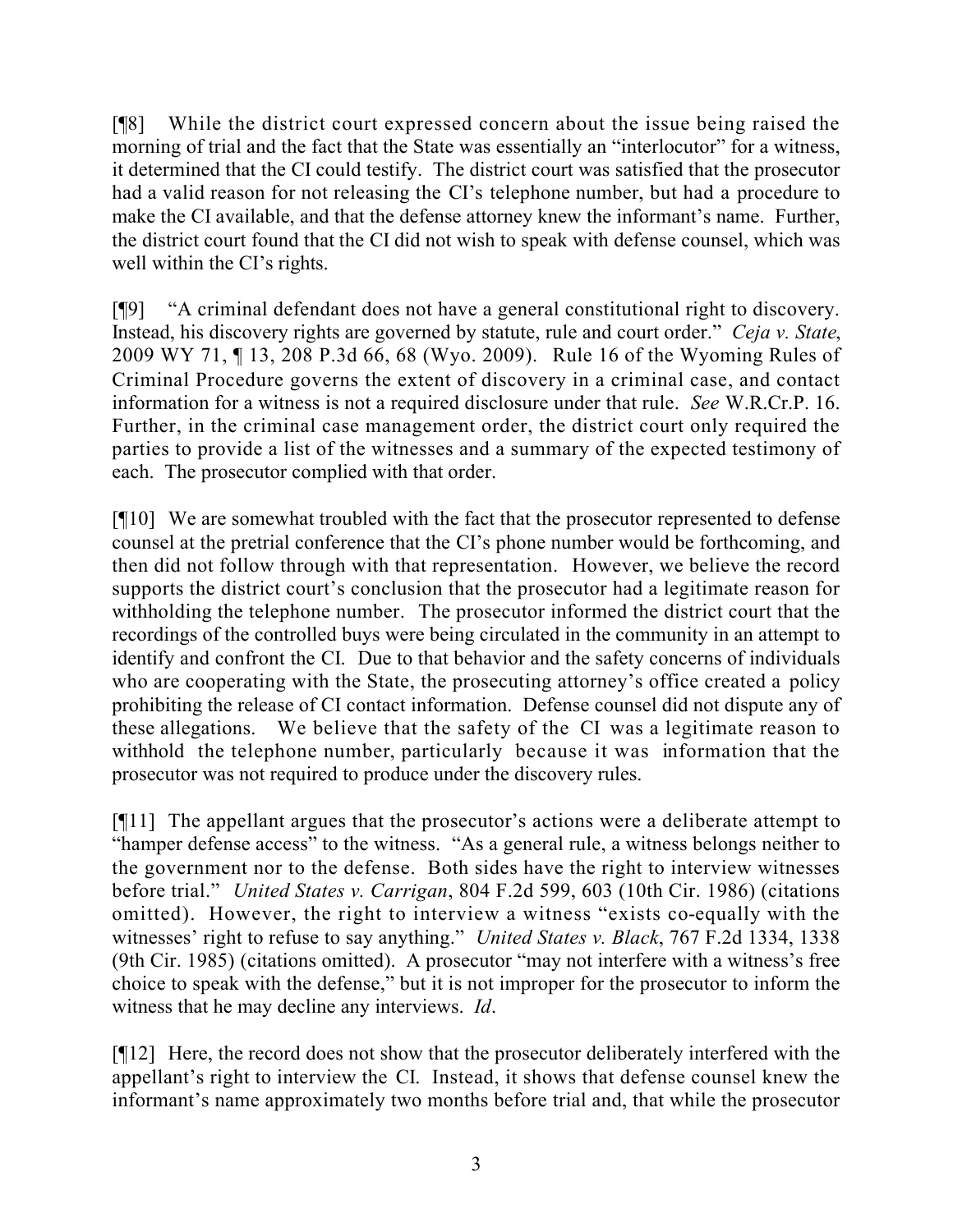did not provide the CI's telephone number, he did tell the CI that defense counsel wanted to interview him. The prosecutor did not tell the CI he should refuse to be interviewed. He told the CI that it was his decision whether he wanted to speak with defense counsel. The CI declined to be interviewed. The appellant's right to interview the CI was not violated when the CI voluntarily decided not to speak with defense counsel. *Black*, 767 F.2d at 1338. Therefore, the district court did not abuse its discretion when it determined the CI could testify at trial.

# *Did the district court violate the appellant's right to a jury trial when it considered the appellant's failure to accept responsibility for her criminal conduct at sentencing?<sup>2</sup>*

[¶13] The appellant claims that the district court violated her right to a jury trial when it considered her failure to accept responsibility for her criminal conduct at the sentencing hearing. This issue is being brought for the first time on appeal and, therefore, our review is limited to a search for plain error:

> Even when constitutional error is alleged, each criterion must be satisfied or a claim for review under the plain-error doctrine will fail. To establish plain error, the appellant must prove (1) the record clearly reflects the alleged error; (2) the existence of a clear and unequivocal rule of law; (3) a clear and obvious transgression of that rule of law; and (4) the error adversely affected a substantial right resulting in material prejudice to him.

*Rathbun v. State*, 2011 WY 116, ¶ 28, 257 P.3d 29, 38 (Wyo. 2011) (quoting *Zumberge v. State*, 2010 WY 111, ¶ 4, 236 P.3d 1028, 1030 (Wyo. 2010)).

[¶14] We readily find that the appellant has failed to carry her burden under the plain error standard of review. The appellant relies solely upon this Court's opinion in *Guinn v. State*, 2009 WY 15, 201 P.3d 423 (Wyo. 2009), to demonstrate that the district court punished her for exercising her right to a jury trial. In *Guinn*, we reversed the appellant's

 $\overline{a}$ 

 $2A$  cursory review of the nationwide case law on this type of issue demonstrates that it is far more common to challenge a sentencing court's consideration of one's "acceptance of responsibility" as a violation of the Fifth Amendment to the United States Constitution, specifically one's right to remain silent and not incriminate himself. *See, e.g.*, *State v. Willey*, 44 A.3d 431, 443 (N.H. 2012); *Green v. State*, 84 So.3d 1169, 1171-72 (Fla. Dist. Ct. App. 2012); *State v. Trujillo*, 257 P.3d 1194, 1197-99 (Ariz. Ct. App. 2011). However, the appellant chose to raise this issue solely as a violation of her Sixth Amendment right to a jury trial. Since she has not raised the Fifth Amendment issue at trial or in her appeal, the issue is waived and we will only consider whether there was a violation of her right to a jury trial. *See Smith v. State*, 2009 WY 2, ¶ 32, 199 P.3d 1052, 1061 n.1 (Wyo. 2009).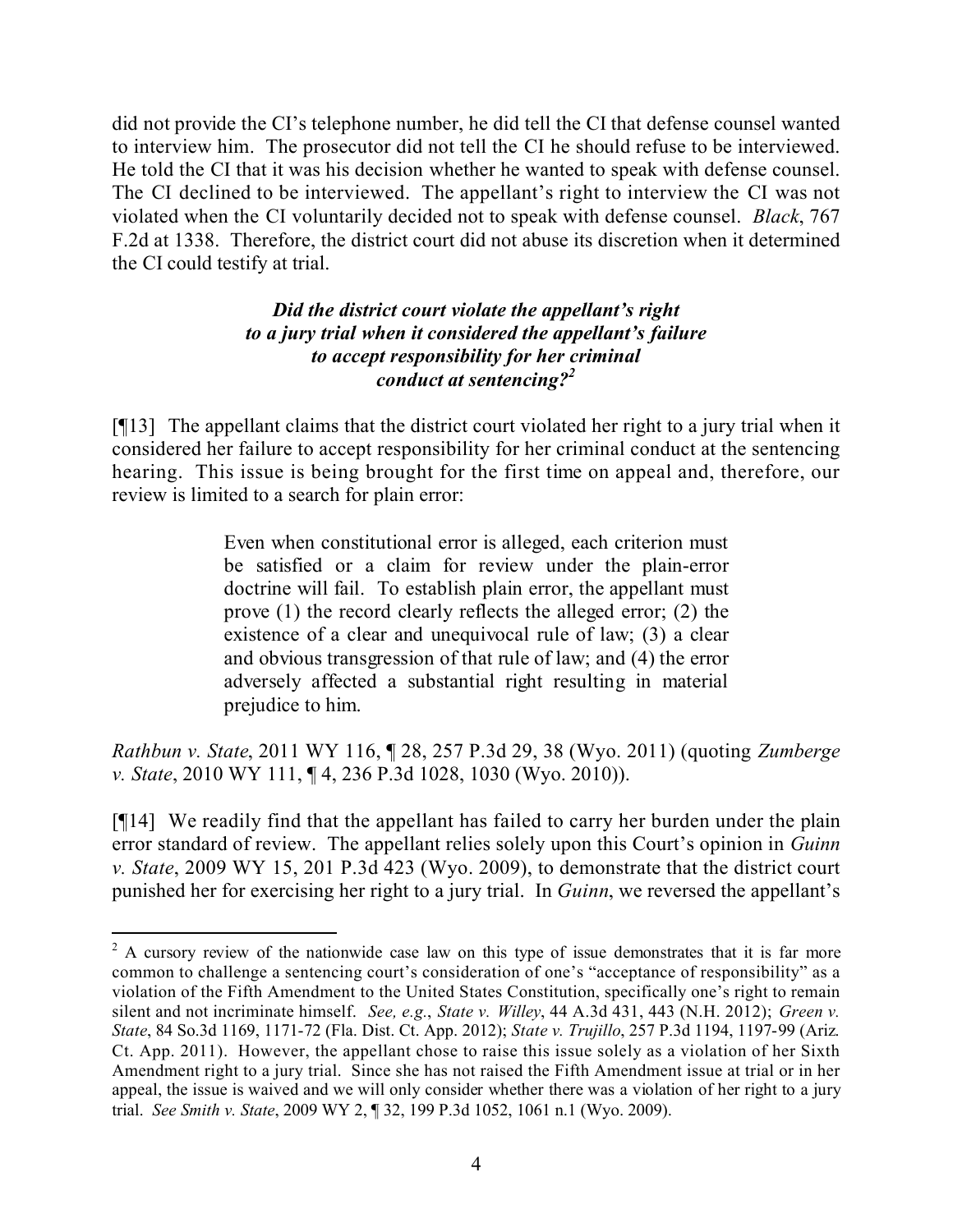sentence after finding that the district court suggested it was imposing a harsher sentence because the appellant chose to exercise his right to a jury trial instead of pleading guilty. *Id.* at  $\P$  7, at 424-25. Here, the appellant claims that the district court similarly violated her right to a jury trial when it stated at sentencing that it was influenced by the fact that the appellant "has really never accepted responsibility here for what she was convicted of." A review of the sentencing transcript in its entirety clearly demonstrates that the district court was not referring to the appellant's decision to exercise her right to a jury trial.

[¶15] At the sentencing hearing, the prosecutor made the following statement to the court:

> [PROSECUTOR]: Your Honor, [the appellant] comes before the court having been convicted of two counts of delivery of methamphetamine, and notwithstanding [the] substantial evidence elicited at trial, and also the evidence referenced by Agent Hipsag today, she maintains that apparently it is a conspiracy, and she wasn't really involved in all of this, and she has refused to accept any responsibility for her actions.

When the appellant was given the opportunity to speak to the district court at sentencing, she stated ". . . I still do stick to the fact that I was innocent in this."

[¶16] When imposing sentence, the district court did consider that the appellant had not accepted responsibility for her actions; however, there is nothing in the record to indicate that the comment was directed at her decision to go to a jury trial. Instead, it appears to be directed toward the fact that, despite the evidence presented against her at trial and the fact that a jury found her guilty, she still maintained that she was innocent. A district court "is given broad discretion to consider a wide variety of factors about the defendant and his crime." *Manes v.* State, 2004 WY 70, ¶ 9, 92 P.3d 289, 292 (Wyo. 2004). We have previously recognized that a defendant's failure to accept responsibility for her criminal activity is an appropriate factor to consider at sentencing. *See Frederick v. State*, 2007 WY 27, ¶ 27, 151 P.3d 1136, 1145 (Wyo. 2007); *Doherty v. State*, 2006 WY 39, ¶ 35, 131 P.3d 963, 974 (Wyo. 2006); *see also State v. Birch*, 979 So.2d 643, 648 (La. Ct. App. 2008) ("The defendant's letter detailing his denial of responsibility can be regarded as a lack of remorse, and lack of remorse is a proper sentencing consideration.").

[¶17] Here, the record shows that the district court properly exercised its discretion when imposing sentence. It considered the seriousness of the charges, the fact that the appellant was connected to a major drug dealer, her decision not to take responsibility for her conduct after conviction, and the ability to rehabilitate the appellant. After